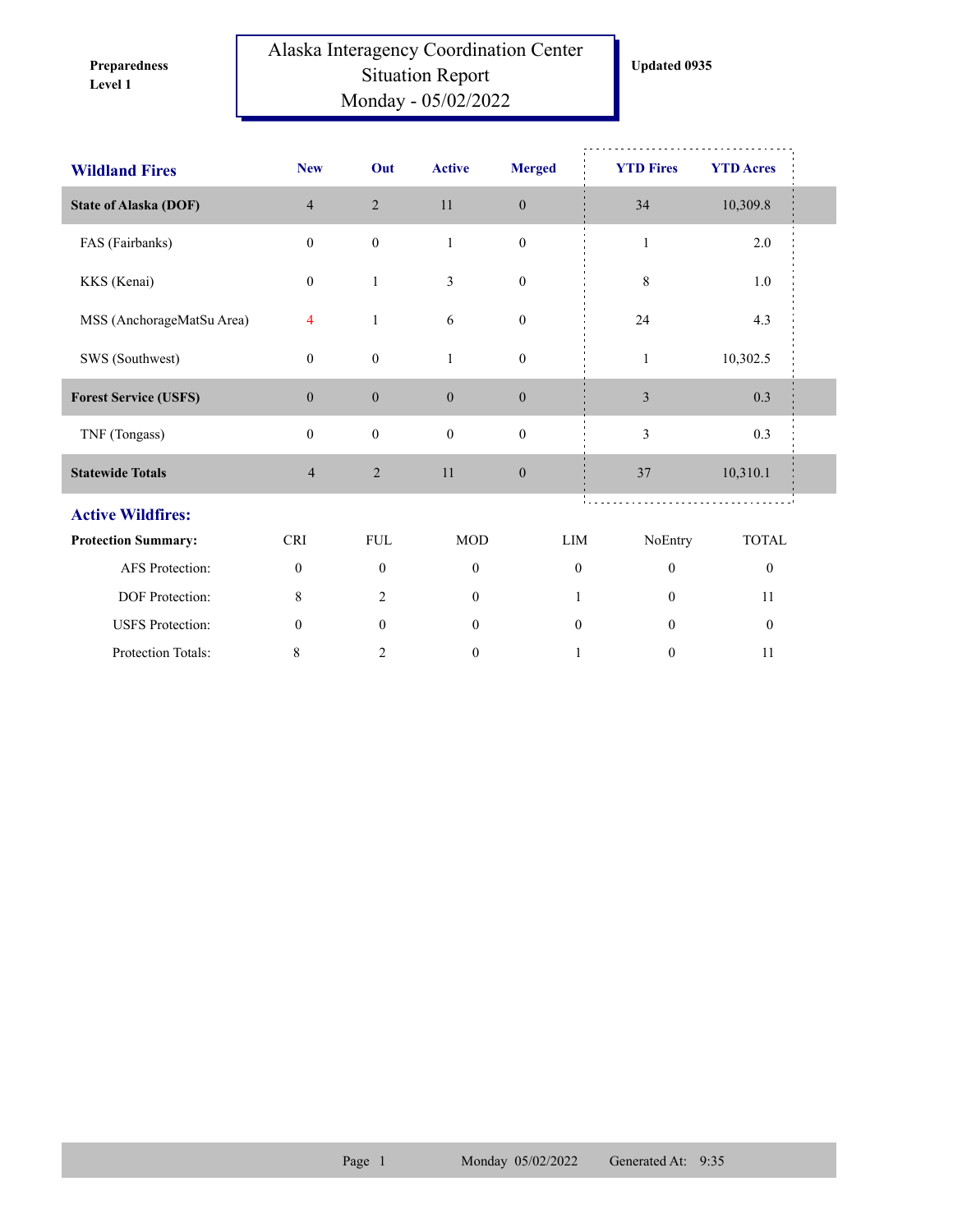## **Active Fires Status Summary**

|                         | Staffed           |                     | Unstaffed         |                     |  |  |
|-------------------------|-------------------|---------------------|-------------------|---------------------|--|--|
|                         | Contained $(S/C)$ | Uncontained $(S/U)$ | Contained $(U/C)$ | Uncontained $(U/U)$ |  |  |
| AFS Protection:         |                   |                     |                   |                     |  |  |
| <b>DOF</b> Protection:  |                   |                     | 10                |                     |  |  |
| <b>USFS</b> Protection: |                   |                     |                   |                     |  |  |
| Status Totals:          |                   |                     | 10                |                     |  |  |

| <b>Active Fires Acreage Summary</b> |                       |                |  |  |  |  |  |
|-------------------------------------|-----------------------|----------------|--|--|--|--|--|
|                                     | Acres                 | Acreage Change |  |  |  |  |  |
| 4 New                               | 1.3                   |                |  |  |  |  |  |
| 7 Monitor                           | 10,305.0              | 610.0          |  |  |  |  |  |
| 2 Out                               | 0.3                   | 0.0            |  |  |  |  |  |
| 3 Prescribed                        | 18.0                  | 18.0           |  |  |  |  |  |
| 16 Fires                            | Total Acres: 10,324.6 |                |  |  |  |  |  |

## **Prescribed Fires**

|                                 | <b>YTD</b> Fires | <b>YTD</b> Acres | New | Active | Out Yesterday |
|---------------------------------|------------------|------------------|-----|--------|---------------|
| Military                        |                  | 3.0              | 0   |        |               |
| National Park Service           |                  | 1.0              |     |        |               |
| State of Alaska                 |                  | 5.1              |     |        |               |
| U.S. Forest Service             |                  | 14.0             |     |        |               |
| <b>Fuels Management Totals:</b> |                  | 23.1             |     |        |               |

## **Cause Summary For All Fires (Includes Merged Fires But Not Prescribed Fires)**

|        | Human: 31       | 6.9 Acres      |
|--------|-----------------|----------------|
|        | Undetermined: 6 | 10,303.2 Acres |
| Total: | -37             | 10,310.1 Acres |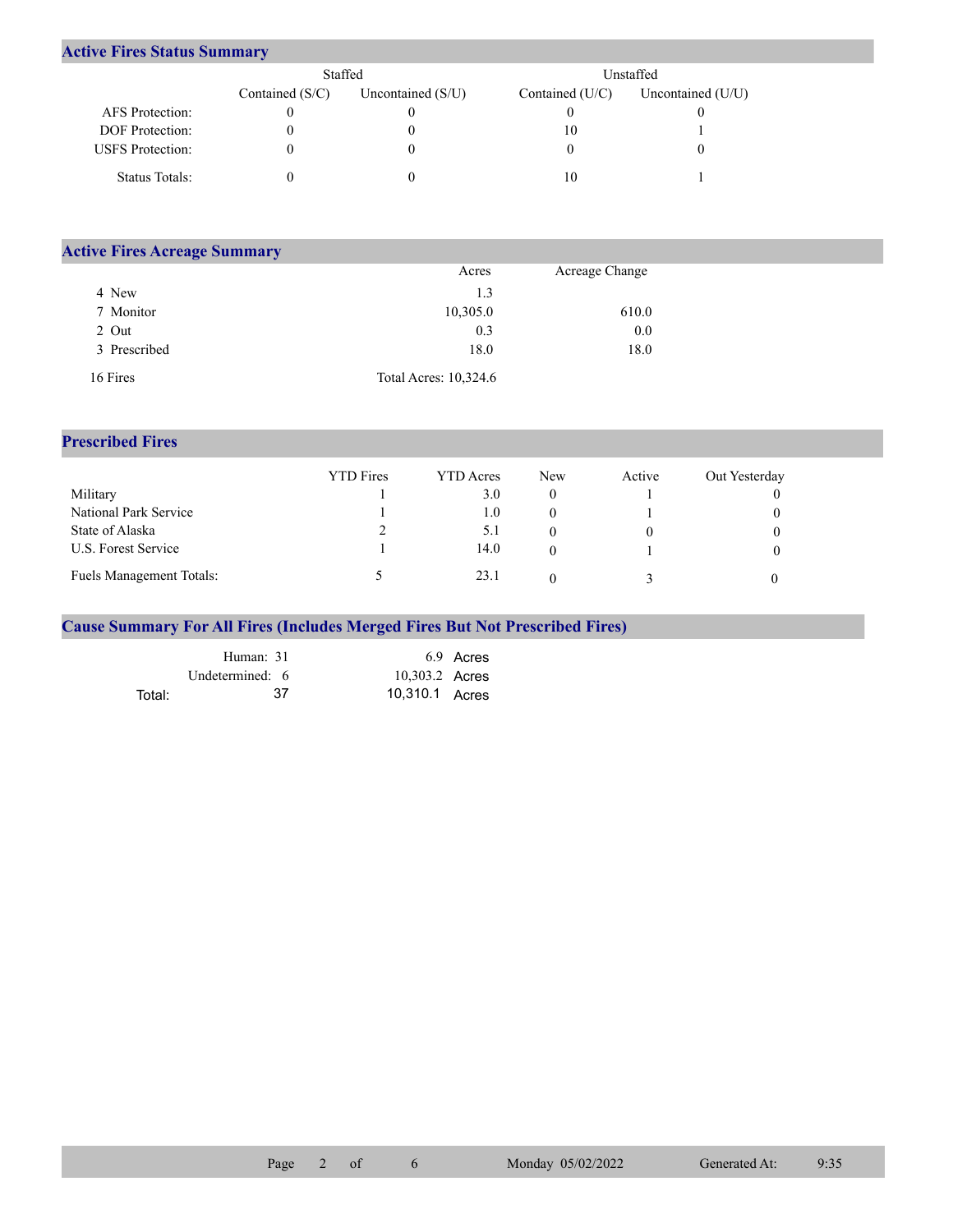| <b>New</b>                                      |              | Count: 4                                              | Acres: 1.3           |                                                                                                                                                                                                                                                                                                                                                                           |                      |                  |  |
|-------------------------------------------------|--------------|-------------------------------------------------------|----------------------|---------------------------------------------------------------------------------------------------------------------------------------------------------------------------------------------------------------------------------------------------------------------------------------------------------------------------------------------------------------------------|----------------------|------------------|--|
| Daily Report From: 05/01                        |              |                                                       |                      |                                                                                                                                                                                                                                                                                                                                                                           | 0.6 Acreage On 05/01 |                  |  |
| 201040                                          | Owner: State | Lat: 61 18.7267<br>Lon: 149 29.4350                   | Status: U/C          | Acres: 0.6<br>Start Date: 05/01                                                                                                                                                                                                                                                                                                                                           | Area: MSS            | Option: Critical |  |
| 040                                             |              | Name: Upper Lowland                                   | Unit:                | <b>AKDNS-AK Dept. Natural Resources</b>                                                                                                                                                                                                                                                                                                                                   | Cause:               | Human            |  |
|                                                 |              |                                                       |                      | AFD notified DOF dispatch of reported 1 acre fire burning in brush toward the timber in Eagle River. Two Forestry engines,<br>helitack and Prevention responded to a grass fire moving into hardwoods. Upon arrival, Forestry established unified<br>command with AFD and engaged the fire. The fire was contained and controlled. Prevention will return tomorrow 5/2/22 |                      |                  |  |
| Daily Report From: 05/01                        |              |                                                       |                      |                                                                                                                                                                                                                                                                                                                                                                           | 0.1 Acreage On 05/01 |                  |  |
| 201039                                          | Owner: State | Lat: 61 30.4783<br>Lon: 149 40.0100                   | Status: U/C<br>Unit: | Acres: 0.1<br>Start Date: 05/01<br><b>AKDNS-AK DNR-Mental Health Trust</b>                                                                                                                                                                                                                                                                                                | Area: MSS            | Option: Critical |  |
| 039                                             |              | Name: Shearwater                                      |                      |                                                                                                                                                                                                                                                                                                                                                                           |                      | Cause: Human     |  |
| and controlled.                                 |              |                                                       |                      | The fire was reported by MATCOM to Forestry of an outside fire burning in grass moving towards structures. One Forestry<br>engine and Prevention responded. Upon arrival the fire was smoldering in grass with minimal activty. The fire was contained                                                                                                                    |                      |                  |  |
| Daily Report From: 05/01                        |              |                                                       |                      |                                                                                                                                                                                                                                                                                                                                                                           | 0.1 Acreage On 05/01 |                  |  |
| 201038                                          |              | Lat: 61 32.9767<br>Lon: 149 35.5200<br>Owner: Private | Status: U/C<br>Unit: | Acres: 0.1<br>Start Date: 05/01<br><b>AKPRI-Private</b>                                                                                                                                                                                                                                                                                                                   | Area: MSS            | Option: Critical |  |
| 038                                             |              | Name: Rue De La Paix                                  |                      |                                                                                                                                                                                                                                                                                                                                                                           | Cause:               | Human            |  |
| burn barrel. The fire contained and controlled. |              |                                                       |                      | The fire was reported by Matcom as a outside fire. One Forestry engine and Prevention responded and found a escaped                                                                                                                                                                                                                                                       |                      |                  |  |
| Daily Report From: 05/01                        |              |                                                       |                      |                                                                                                                                                                                                                                                                                                                                                                           | 0.5 Acreage On 05/01 |                  |  |
| PLT4<br>201037                                  |              | Lat: 61 28.5800<br>Lon: 148 52.5500                   | Status: U/C          | Acres: 0.5<br>Start Date: 05/01                                                                                                                                                                                                                                                                                                                                           | Area: MSS            | Option: Critical |  |
| 037                                             | Owner: BLM   | Name: MP 6 Knik River Rd                              | Unit:                | <b>AKADD-Anchorage Field Office</b>                                                                                                                                                                                                                                                                                                                                       |                      | Cause: Human     |  |

The fire was reported by MATCOM as an escaped campfire, buring in grass and brush. One forestry engine, prevention, and helitack responded to the area. Units arrived to a fire burning in brush and grass. The fire was contained and controlled.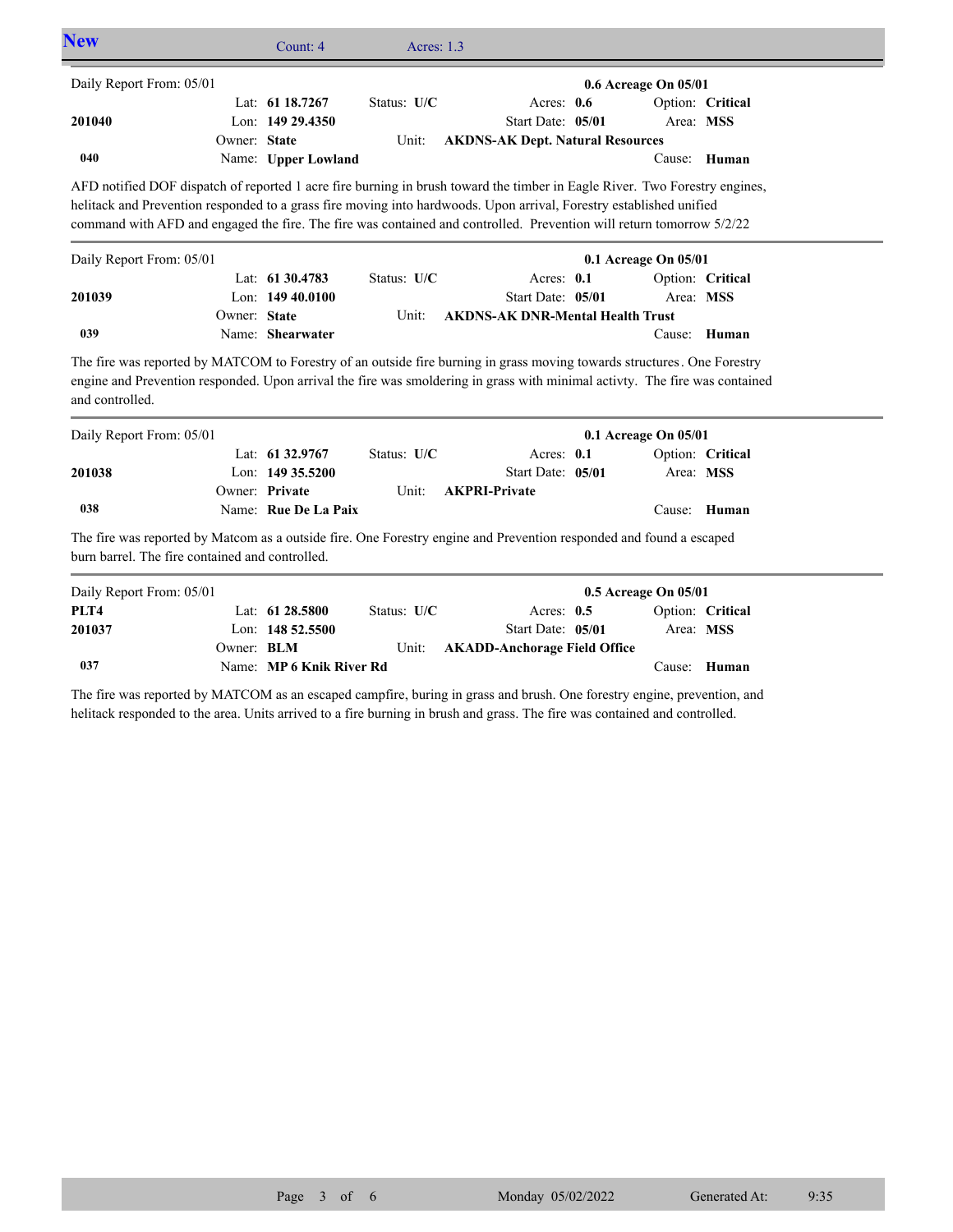| <b>Monitor</b>                                                                                                                                                                                                                  |              | Count: 7                  |               | Acres: 10,305.0                                                                                           |                 | Acreage Change: 610.0 |                                  |
|---------------------------------------------------------------------------------------------------------------------------------------------------------------------------------------------------------------------------------|--------------|---------------------------|---------------|-----------------------------------------------------------------------------------------------------------|-----------------|-----------------------|----------------------------------|
| These fires are currently in monitor status. Monitoring schedules are based on defined timeframes, but are<br>dependent on available resources, and weather conditions. When monitoring occurs, information will be<br>updated. |              |                           |               |                                                                                                           |                 |                       |                                  |
| Daily Report From: 05/01                                                                                                                                                                                                        |              |                           |               |                                                                                                           |                 |                       | No Acreage Change Since 04/30    |
|                                                                                                                                                                                                                                 |              | Lat: 64 54.5467           | Status: U/C   | Acres: 2.0                                                                                                |                 | Option: Full          |                                  |
| 211036                                                                                                                                                                                                                          |              | Lon: $14627.2450$         |               | Start Date: 04/30                                                                                         |                 | Area: FAS             |                                  |
|                                                                                                                                                                                                                                 | Owner: State |                           | Unit:         | <b>AKDNS-AK Dept. Natural Resources</b>                                                                   |                 |                       |                                  |
| 036                                                                                                                                                                                                                             |              | Name: CHSR Shooting Range |               |                                                                                                           |                 |                       | Cause: Human                     |
|                                                                                                                                                                                                                                 |              |                           |               | Fairbanks 67 and Fairbanks 78 responded and called the incident contained at 1133 hours.                  |                 |                       |                                  |
| Last Report: 04/30                                                                                                                                                                                                              |              |                           |               |                                                                                                           |                 | 0.1 Acreage On 04/30  |                                  |
|                                                                                                                                                                                                                                 |              | Lat: 61 38.9067           | Status: U/C   | Acres: 0.1                                                                                                |                 |                       | Option: Critical                 |
| 201032                                                                                                                                                                                                                          |              | Lon: 149 25.8533          |               | Start Date: 04/30                                                                                         |                 |                       | Area: MSS                        |
|                                                                                                                                                                                                                                 | Owner: State |                           | Unit:         | <b>AKDTS-AK Dept. Transportation</b>                                                                      |                 |                       |                                  |
| 032                                                                                                                                                                                                                             |              | Name: Ashwood Loop        |               |                                                                                                           |                 |                       | Cause: Human                     |
| Daily Report From: 05/01                                                                                                                                                                                                        |              |                           |               |                                                                                                           |                 |                       | No Acreage Change Since 04/29    |
| PLL9                                                                                                                                                                                                                            |              | Lat: $60\,27.6083$        | Status: U/C   | Acres: $0.1$                                                                                              |                 | Option: Full          |                                  |
| 203029                                                                                                                                                                                                                          |              | Lon: 150 59.3933          |               | Start Date: 04/29                                                                                         |                 |                       | Area: KKS                        |
|                                                                                                                                                                                                                                 |              | Owner: ANCSA              | Unit:         | <b>AKVLN-Salamatof Native Association, Incorporated</b>                                                   |                 |                       |                                  |
| 029                                                                                                                                                                                                                             |              | Name: Salamatof           |               |                                                                                                           |                 |                       | Cause: Human                     |
|                                                                                                                                                                                                                                 |              |                           |               | Prevention scouted the area, no heat, no smoke found. A note was left for the tenant to contact Forestry. |                 |                       |                                  |
|                                                                                                                                                                                                                                 |              |                           |               |                                                                                                           |                 |                       |                                  |
| Last Report: 04/28                                                                                                                                                                                                              |              |                           |               |                                                                                                           |                 | 0.1 Acreage On 04/28  |                                  |
|                                                                                                                                                                                                                                 |              | Lat: $60\,23.5867$        | Status: $U/C$ | Acres: 0.1                                                                                                |                 |                       | Option: Critical                 |
| 203027                                                                                                                                                                                                                          |              | Lon: 151 10.3383          |               | Start Date: 04/28                                                                                         |                 |                       | Area: KKS                        |
|                                                                                                                                                                                                                                 |              | Owner: Private            | Unit:         | <b>AKPRI-Private</b>                                                                                      |                 |                       |                                  |
| 027                                                                                                                                                                                                                             |              | Name: Reflection Lake     |               |                                                                                                           |                 |                       | Cause: Human                     |
| Last Report: 04/28                                                                                                                                                                                                              |              |                           |               |                                                                                                           |                 | 0.1 Acreage On 04/28  |                                  |
|                                                                                                                                                                                                                                 |              | Lat: 61 35.4233           | Status: U/C   | Acres: 0.1                                                                                                |                 |                       | Option: Critical                 |
| 201026                                                                                                                                                                                                                          |              | Lon: 149 16.4817          |               | Start Date: 04/28                                                                                         |                 |                       | Area: MSS                        |
|                                                                                                                                                                                                                                 |              | Owner: Private            | Unit:         | <b>AKPRI-Private</b>                                                                                      |                 |                       |                                  |
| 026                                                                                                                                                                                                                             |              | Name: Shenandoah          |               |                                                                                                           |                 |                       | Cause: Human                     |
| Last Report: 04/29                                                                                                                                                                                                              |              |                           |               |                                                                                                           |                 |                       | No Acreage Change Since 04/27    |
|                                                                                                                                                                                                                                 |              | Lat: $6029.0380$          | Status: U/C   | Acres: 0.1                                                                                                |                 |                       | Option: Critical                 |
| 203025                                                                                                                                                                                                                          |              | Lon: 151 03.6370          |               | Start Date: 04/27                                                                                         |                 |                       | Area: KKS                        |
|                                                                                                                                                                                                                                 | Owner: City  |                           | Unit:         | AKAKS-Soldotna, City of                                                                                   |                 |                       |                                  |
| 025                                                                                                                                                                                                                             |              | Name: Soldotna Creek      |               |                                                                                                           |                 |                       | Cause: Human                     |
|                                                                                                                                                                                                                                 |              |                           |               |                                                                                                           |                 |                       |                                  |
| Last Report: 04/26                                                                                                                                                                                                              |              |                           |               |                                                                                                           |                 |                       | 609.7 Acreage Change Since 04/23 |
| PKS1                                                                                                                                                                                                                            |              | Lat: $60\,32.1500$        | Status: U/U   |                                                                                                           | Acres: 10,302.5 |                       | Option: Limited                  |
| 204012                                                                                                                                                                                                                          |              | Lon: $160\,54.7500$       |               | Start Date: 04/16                                                                                         |                 |                       | Area: SWS                        |
| PNPKS1                                                                                                                                                                                                                          |              | Owner: USFWS              | Unit:         | <b>AKYDR-Yukon Delta National Wildlife Refuge</b>                                                         |                 |                       |                                  |
| 012                                                                                                                                                                                                                             |              | Name: Kwethluk            |               |                                                                                                           |                 |                       | Cause: Undetermined              |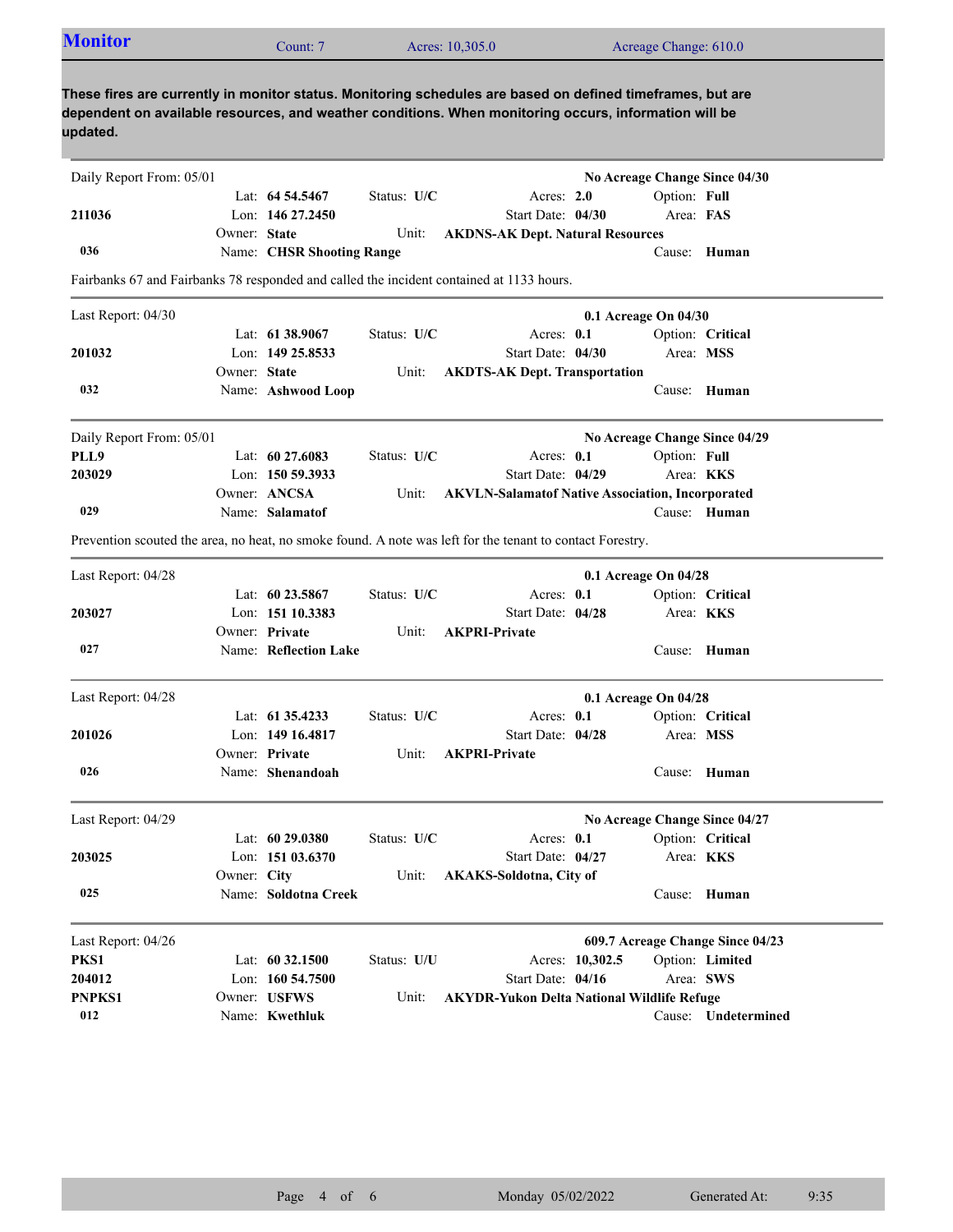| Out                                                                   |              | Count: $2$          |                   | Acres: $0.3$ |  |                                         |  |                               | Acreage Change: 0.0 |  |  |
|-----------------------------------------------------------------------|--------------|---------------------|-------------------|--------------|--|-----------------------------------------|--|-------------------------------|---------------------|--|--|
| Daily Report From: 05/01<br>No Acreage Change Since 04/30             |              |                     |                   |              |  |                                         |  |                               |                     |  |  |
|                                                                       |              | Lat: $59\,44.8650$  | Status: Out 05/01 |              |  | Acres: $0.1$                            |  |                               | Option: Critical    |  |  |
| 203033                                                                |              | Lon: $151\,51.2760$ |                   |              |  | Start Date: 04/30                       |  | Area: KKS                     |                     |  |  |
|                                                                       | Owner: State |                     | Unit:             |              |  | <b>AKDNS-AK Dept. Natural Resources</b> |  |                               |                     |  |  |
| 033                                                                   |              | Name: Halibut Beach |                   |              |  |                                         |  | Cause:                        | Undetermined        |  |  |
| K-61 cold trailed fire and found no heat. Fire was called out at 1410 |              |                     |                   |              |  |                                         |  |                               |                     |  |  |
| Daily Report From: 05/01                                              |              |                     |                   |              |  |                                         |  | No Acreage Change Since 04/30 |                     |  |  |
|                                                                       |              | Lat: 61 35.5300     | Status: Out 05/01 |              |  | Acres: $0.2$                            |  |                               | Option: Critical    |  |  |
| 201031                                                                |              | Lon: $14902.0600$   |                   |              |  | Start Date: 04/30                       |  | Area: MSS                     |                     |  |  |
|                                                                       |              | Owner: Private      | Unit:             |              |  | <b>AKPRI-Private</b>                    |  |                               |                     |  |  |
| 031                                                                   |              | Name: North Smith   |                   |              |  |                                         |  | Cause:                        | Undetermined        |  |  |

One Forestry engine checked the fire, no heat or smoke was found and the fire was called out.